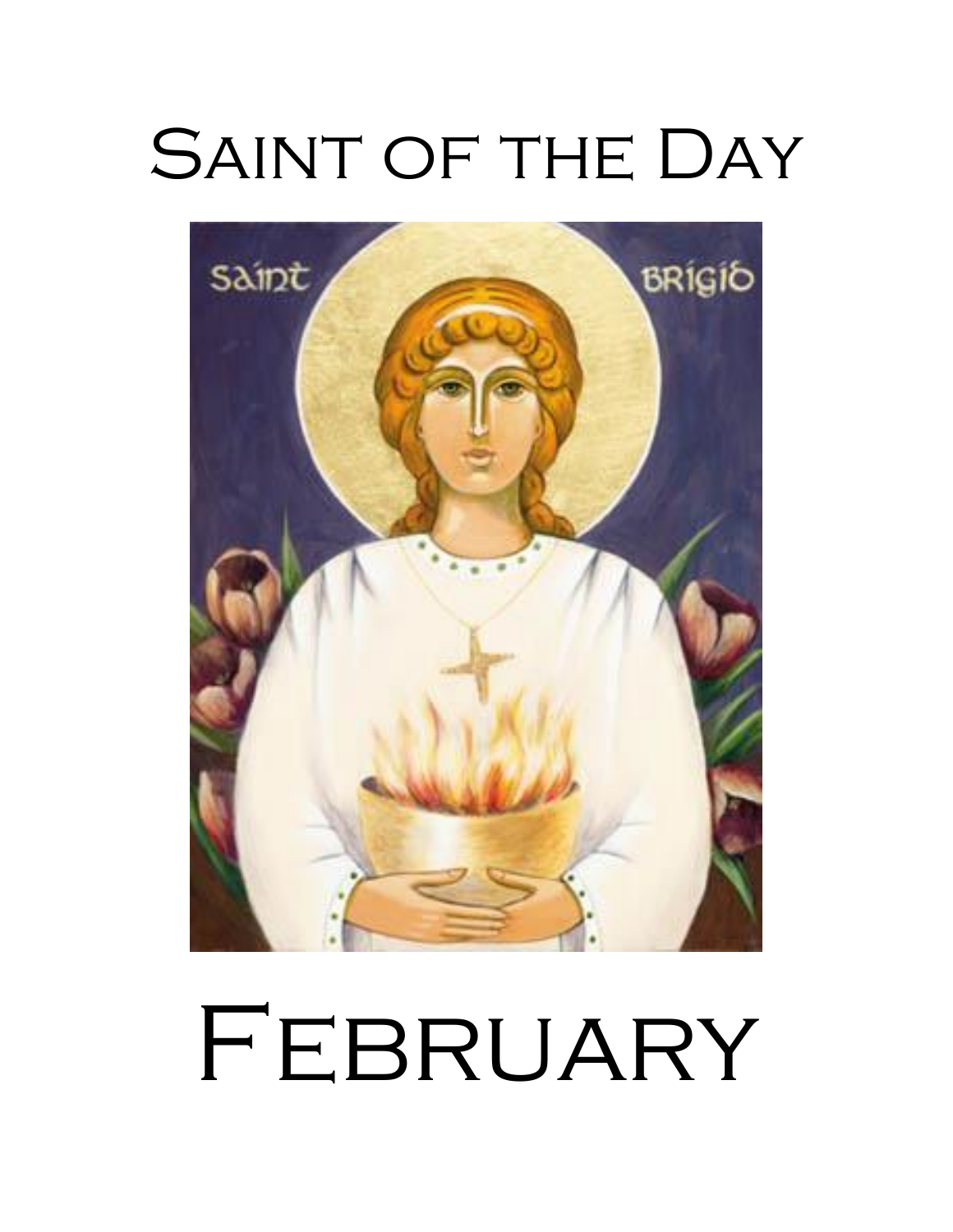#### **February 1:** *St. Brigid of Ireland*

St. Brigid is one of the patron saints of Ireland. She was born in the middle of the 5<sup>th</sup> century and it is believed she may have been slave. Her mother was a Christian and instructed Brigid in the faith. Holy from a young age, she became a nun early in her life. She founded the famous monastery at Kildare, with one institution for men and one for women. Kildare grew quickly, and St. Brigid promoted learning and artistic work, such as the illumination of manuscripts and metal work. She performed many miracles and healings during her long life.

#### **February 2:** *Presentation of the Lord*

Mary and Joseph presented the newborn Jesus at the Temple forty days after his birth, according to Jewish law. They sacrificed a pair of turtledoves, according to the custom of the poor. At the temple, they met Simeon, a man whom God had promised would not die until he saw the Savior. Upon seeing Jesus, Simeon prayed, "Lord, now let your servant go in peace; your word has been fulfilled" (Luke 2:29). Simeon also prophesied to Mary, "A sword will pierce your soul, that the thoughts of many hearts may be revealed" (Luke 2:34- 35). The presentation of Jesus in the temple is the Fourth Joyful Mystery of the Rosary.

#### **February 3:** *St. Blaise, Bishop and Martyr*

St. Blaise's feast day is remembered today as the day of the Blessing of the Throats. He was a bishop and likely a doctor living hidden in the hills of Armenia to escape the persecution of Christians at the beginning of the 4th century. There, many people and wild animals came to him for healing. We bless throats on this day because of the story that St. Blaise healed a young boy with a fish bone caught in his throat. Eventually, he was discovered by hunters who brought him before the governor. He was martyred for his Christian faith.

# **February 4:** *St. Jeanne of Valois*

Jeanne of Valois was a princess, the second daughter of King Louis XI of France. Born in 1464, she was betrothed to marry the Duke of Orleans when she was just an infant. She married him when she was just twelve years old. Born with a physical deformation, Jeanne was devoted to the Virgin Mary. However, when her husband became King Louis XII of France, he wanted to annul their marriage for political reasons. She fought the annulment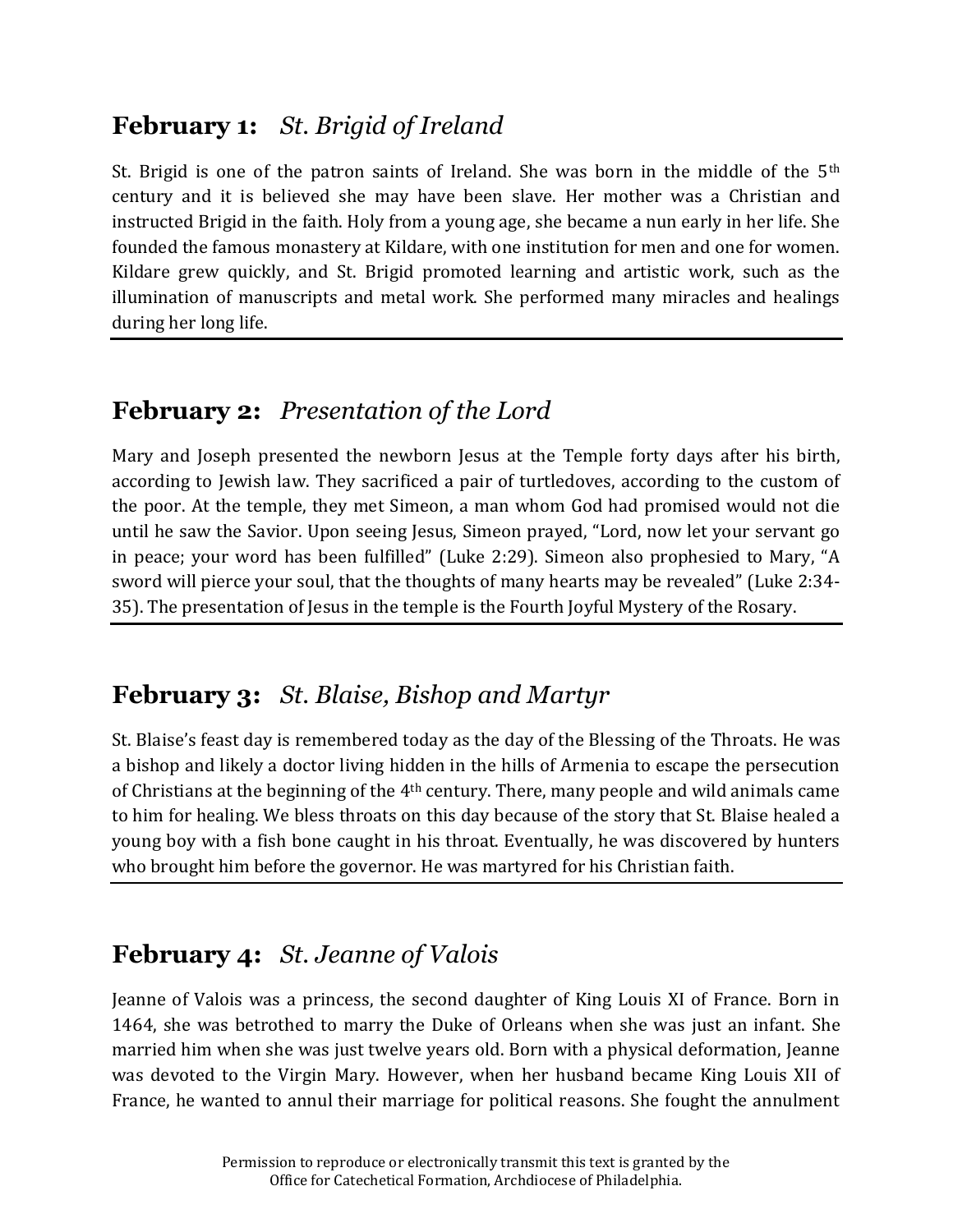at first, but eventually accepted it and retired to a convent. Eventually, she founded an order of Franciscan nuns called the Order of the Annunciation, devoted to imitating the life of Mary. St. Jeanne died in 1505.

#### **February 5:** *St. Agatha, Virgin and Martyr*

Born in Sicily, St. Agatha was an early Christian martyr and one of the seven women mentioned in the Canon of the Mass. In 251, when Agatha was likely twenty years old, she was arrested and accused of being a Christian by a Roman prefect who wanted to marry her. She had dedicated her virginity to God and had refused him. She was questioned and tortured for a long time. However, she received visions of St. Peter and always remained steadfast in her faith. Eventually, she died in prison.

#### **February 6:** *St. Paul Miki and Companions, Martyrs*

Paul Miki, born in 1562, was from a wealthy Japanese family. He went to a Jesuit school and eventually joined the order in 1580. An eloquent preacher, he converted many to Catholicism. Because of this, he was arrested by the emperor of Japan along with 25 others. In 1597, they were marched on foot 600 miles from Kyoto to the city of Nagasaki. There, they were crucified. St. Paul continued to preach even while dying on the cross. He forgave his executioners before he died.

#### **February 7:** *Blessed Pius IX, Pope*

Pius IX was the longest-reigning Pope in the history of the Church, serving for thirty-one years. He was born Giovanni Ferretti in 1792 in Italy. He was ordained in 1819 and initially was not allowed to say Mass alone because of epileptic seizures. Made Archbishop of Spoleto in 1827, he worked to quell uprisings, visited the jails, aided priestly formation, and helped the poor. He was made a cardinal in 1839 and elected to the papacy in 1846, taking the name Pius to honor Pius VIII, who had helped him early in his priesthood. As pope, Pius IX, he defined the dogma of Mary as the Immaculate Conception. In 1868, he called the First Vatican Council, which declared the doctrine of papal infallibility. By the time he died in 1878, the Papal States no longer existed and Italy was a unified nation. He was beatified by St. John Paul II in 2000.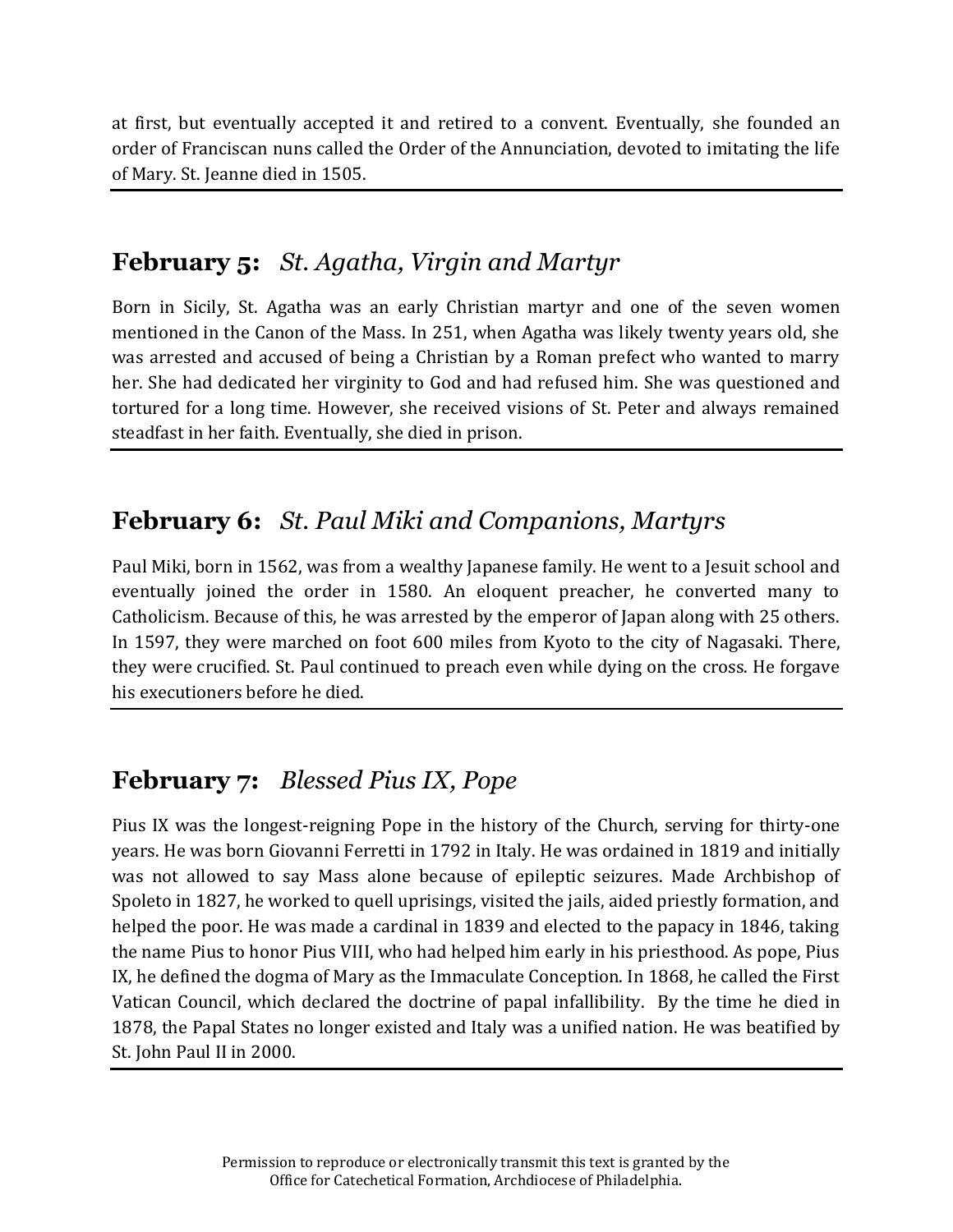# **February 8:** *St. Josephine Bakhita*

St. Josephine's life began happily with her family in Sudan, Africa in 1869. Tragically, she was kidnapped by Arab slave traders when she was just seven. They named her Bakhita, which means "lucky." She spent the next twelve years sold from owner to owner, suffering cruel treatment. In 1888, Bakhita was serving an Italian family as a nanny. They left her and the child at a Canossian convent in Venice. There, she first learned about Jesus. She refused to leave the convent, and because Italian law did not recognize slavery, she was allowed to stay. Baptized as Josephine Margaret, she became a Canossian sister in 1896. She spent the remaining 45 years of her life in the convent in Schio, where she was beloved for her smile and gentle nature. Her holiness was well known during her life. She often said she would kiss the hands of her kidnappers and slave masters because without those terrible events, she would never have become a Christian. She died in 1947 and was canonized St. Josephine Bakhita in 2000.

# **February 9:** *Blessed Anne Catherine Emmerich*

Blessed Anne Catherine Emmerich was an Augustinian nun living in Germany in the early 19<sup>th</sup> century. Born in poverty, she received little education but was drawn to prayer from a young age. By the time she joined the Augustinians in 1802, she was having mystical experiences during prayer, including visions. In 1813, she suffered the stigmata and was confined to bed for the rest of her life. Her visions, in which she witnessed the terrible suffering of Jesus during his Passion, were written down in a book called *The Dolorous Passion of Our Lord Jesus Christ*, which remains popular to this day. Since the book was written by a poet who simply interviewed her, rather than by her own hand, she was beatified in 2004 based only on her personal piety.

*(NOTE: Two options exist for February 10th - St. Scholastica or St. José Luis Sánchez del Río.)*

# **February 10:** *St. Scholastica*

St. Scholastica was the twin sister of another famous saint, St. Benedict. Born in 480 in Nursia, Italy, we know little about her early life except that she was dedicated to God at a young age. It is said she had a strong influence on the holiness of her brother. When he founded his monastery at Monte Cassino, she settled nearby with a group of nuns who lived under his guidance. St. Scholastica and Benedict would meet once a year throughout their lives. In 543, she prayed that God would intervene to prevent Benedict from leaving. A rain storm came and Benedict stayed. She died three days later and Benedict had a vision of her soul in the form of a dove flying to heaven.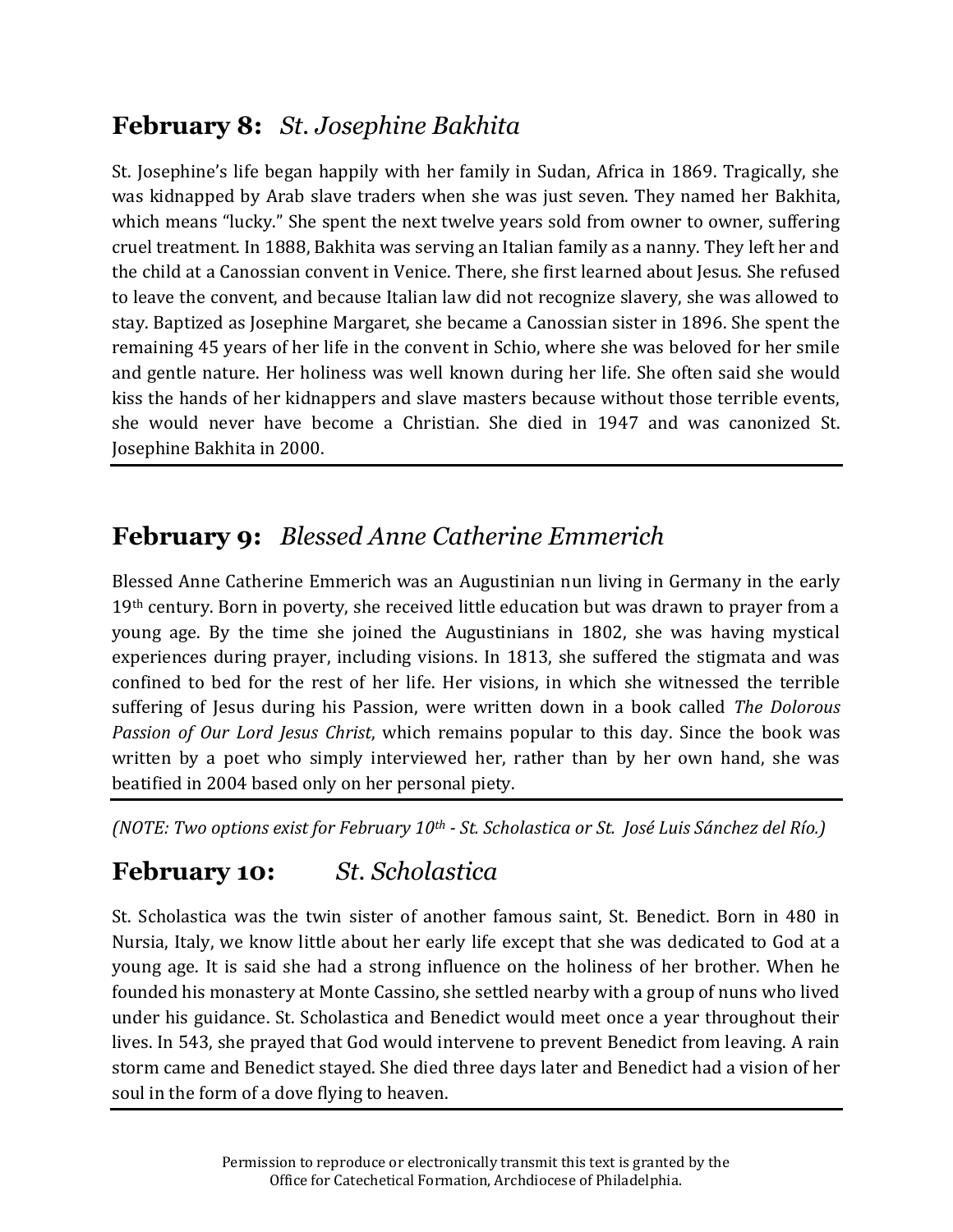#### **February 10:** *Saint José Luis Sánchez del Río*

Born in Mexico in 1913, Blessed José Luis Sánchez del Río lived in a time when it was very dangerous to be a Catholic. While the Mexican government made laws persecuting Catholics, those faithful to the Church began to resist and fight for their rights. They called themselves Cristeros, and their motto was "¡Viva Cristo Rey!" or "Long live Christ the King!" Jose wanted to go with his brothers, who joined the Cristero army. He begged his mother, saying he wanted to go to Heaven soon. She allowed him to serve the army as a flag-bearer. During a battle in 1928, he was captured and convicted of treason. Before his death, he wrote his mother: "I die happy because I die beside Our Lord…To die for God gives me joy." He forgave his killers and died shouting "¡Viva Cristo Rey!" He was fourteen years old.

# **February 11:** *Our Lady of Lourdes*

Our Lady appeared to a fourteen year old girl named Bernadette Soubirous in 1858 in a grotto in Lourdes, France. Bernadette saw Our Lady eighteen times from February 11 to July 16. During the visits of Mary, miraculous things happened. Water flowed from a spring that welled up in the grotto after Bernadette dug in the earth. This spring continued to flow until it was producing 32,000 gallons of water daily. This water continues to flow even today. Our Lady told Bernadette that she was the "Immaculate Conception." The dogma of the Immaculate Conception had recently been proclaimed by the Church. Today over two million people every year travel to Lourdes, France to pray in the church built on the site of the apparition, wash in the bath flowing from the spring, and sing in the procession. There the people envision Our Lady of Lourdes as she appeared to Bernadette dressed in white, with a blue sash, holding a rosary and with yellow roses at her feet.

#### **February 12:** *St. Febronia, Virgin and Martyr*

Like many Christians persecuted by the Emperor Diocletian, St. Febronia was offered her freedom if she renounced her faith. Diocletian's nephew, Lysimachus, wanted to marry her. He even was secretly drawn to Christianity because of his love for Febronia. Yet St. Febronia refused to give up both her faith and her virginity. She was martyred in 305 when she was twenty-one. Lysimachus was so moved by her suffering that he converted to Christianity after her death. St. Febronia is known as a Holy Virgin Martyr and is one of the 140 saints whose statues line St. Peter's Square.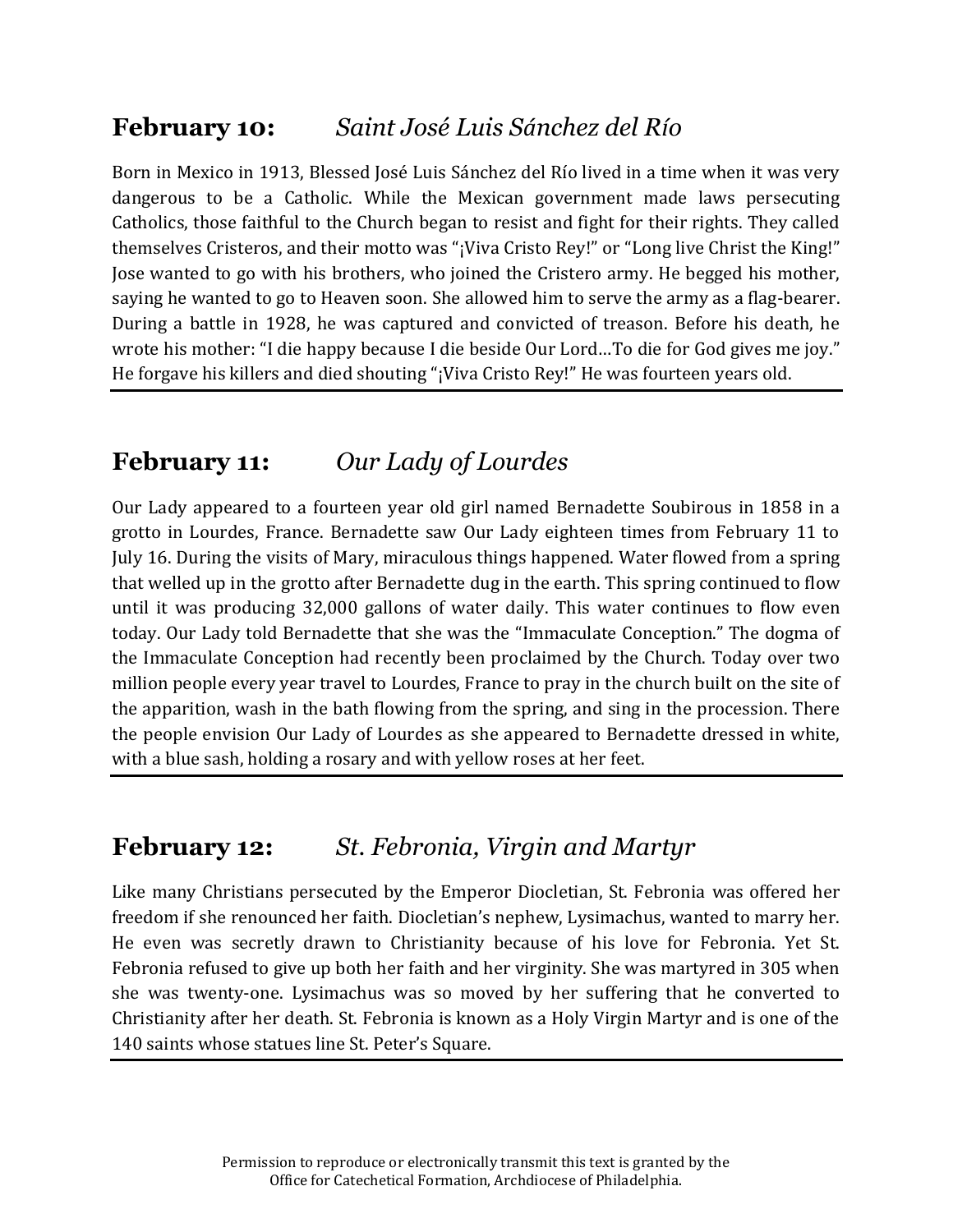#### **February 13:** *St. Catherine de Ricci*

The Italian saint Catherine de Ricci showed a desire for a life of prayer at such a young age, that her father placed her in a convent for education at the age of six in 1528. She joined the Dominicans when she was fourteen. Recognized early on for both her holiness and her leadership skills, she was made prioress at the age of twenty five. As head of the convent, she was responsible for all aspects of life for the nuns. Her advice and counsel was sought by some of the most important Church figures of the time, including three men who eventually became popes and St. Philip Neri. She engaged in penance, received the stigmata, and fasted all the time. She died in 1590 after suffering a long illness.

#### **February 14:** *Sts. Cyril and Methodius*

Cyril and Methodius, brothers from Greece, were responsible for spreading Christianity to the Slavic people. They were born in early 9th century to a prominent Christian family. After careers in government and teaching, they both became monks. They wanted to be missionaries and went to what is now Ukraine to preach the Gospels. As missionaries they were unique because they preached in the local language rather than Greek or Latin. St. Cyril also developed an alphabet to write down the language, and this Cyrilic alphabet is still used today. Cyril died in Rome in 869 while Methodius continued his work until his death in 885. They are credited with the spread of Orthodox Christianity in the East.

#### **February 15:** *St. Claude de la Colombiere*

St. Claude was a 17th century French Jesuit priest. He was born in 1641 and educated at a Jesuit school. He entered the order in 1658, but he wrote that he was not very drawn to the life of a priest. After teaching for 15 years, he had a spiritual conversion after undergoing the Spiritual Exercises of St. Ignatius. He became a noted preacher and was the spiritual director to St. Margaret Mary Alocoque. In 1676 he went to England to serve as the chaplain to the Duchess of York. He converted many Protestants, but he was imprisoned due to false accusations of plotting to kill the king. He was banished from England and died in France due to the suffering he experienced in prison in 1682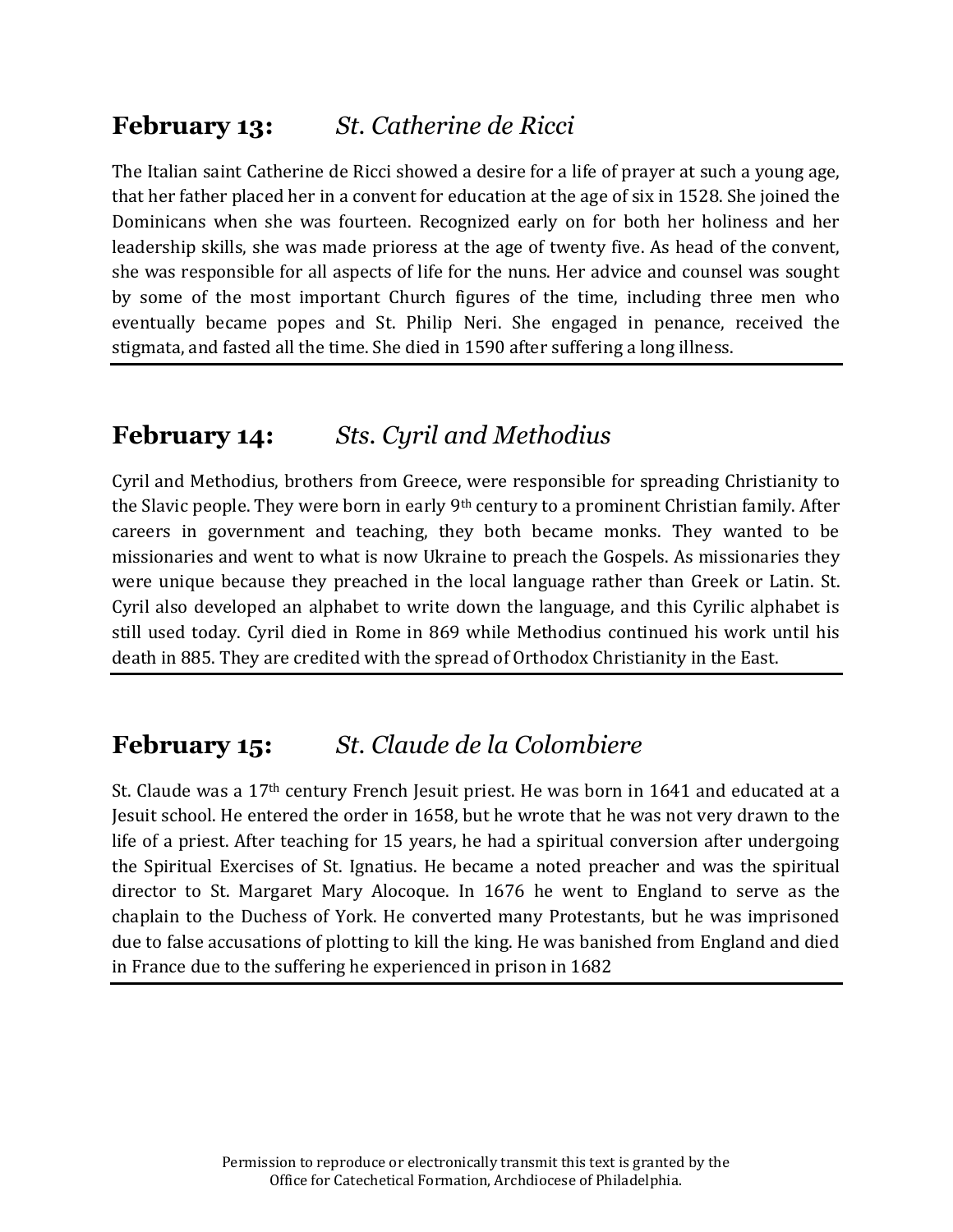#### **February 16:** *Blessed Joseph Allamano*

Founder of the Consolata Missionaries, Blessed Joseph Allamano was a student of St. John Bosco and nephew of St. Joseph Cafasso. He was born in Italy in 1851 and was ordained at the age of twenty-two. He became rector of a large Marian shrine in Turin, Our Lady Consolata. His strong devotion to Mary led him to found the Consolata Missionaries in 1901 and sent priests to spread the Gospel in Kenya. Ten years later, he added the Consolata Sisters to minister to women and children. He died in 1926.

# **February 17:** *Seven Holy Founders of the Servite Order*

Florence, Italy was ruled by powerful noble families. In 1226, seven young noblemen from these families joined together to form a confraternity devoted to Mary. Several years later, they experienced a vision of Mary on the Feast of the Assumption. All seven chose to withdraw from the world and devote their lives to poverty and prayer. They established themselves as the Servants of Mary, or Servites, and lived under the Rule of St. Augustine. It is one of the five original mendicant orders and still thrives today all over the world. The last of the seven men, St. Alexis, died in 1310.

#### **February 18:** *Blessed Fra Angelico*

Fra Angelico was one of the most important painters of the Italian Renaissance. We know nothing of his early life. He joined the Dominicans sometime between 1410 and 1417, and was given the name Fra Giovanni (Brother John). He was trained to illuminate manuscripts, but his artistic talent was so great that he soon painted frescos, altarpieces and canvas paintings. He received commissions from some of the most important people in Florence and Rome, including the pope. He was called "Fra Angelico" because of both the beauty of his paintings and the angelic quality with which he lived out his life as a Dominican friar. He died in 1455 in Rome.

#### **February 19:** *St. Conrad*

Born in 1290, St. Conrad was from a noble family in Italy and married a wealthy woman. However, his life changed forever when he accidentally set a brush fire while hunting. The fire quickly spread to nearby fields and forest. A peasant man was captured, tortured and confessed to setting the fire. Conrad came forward just before the peasant was to be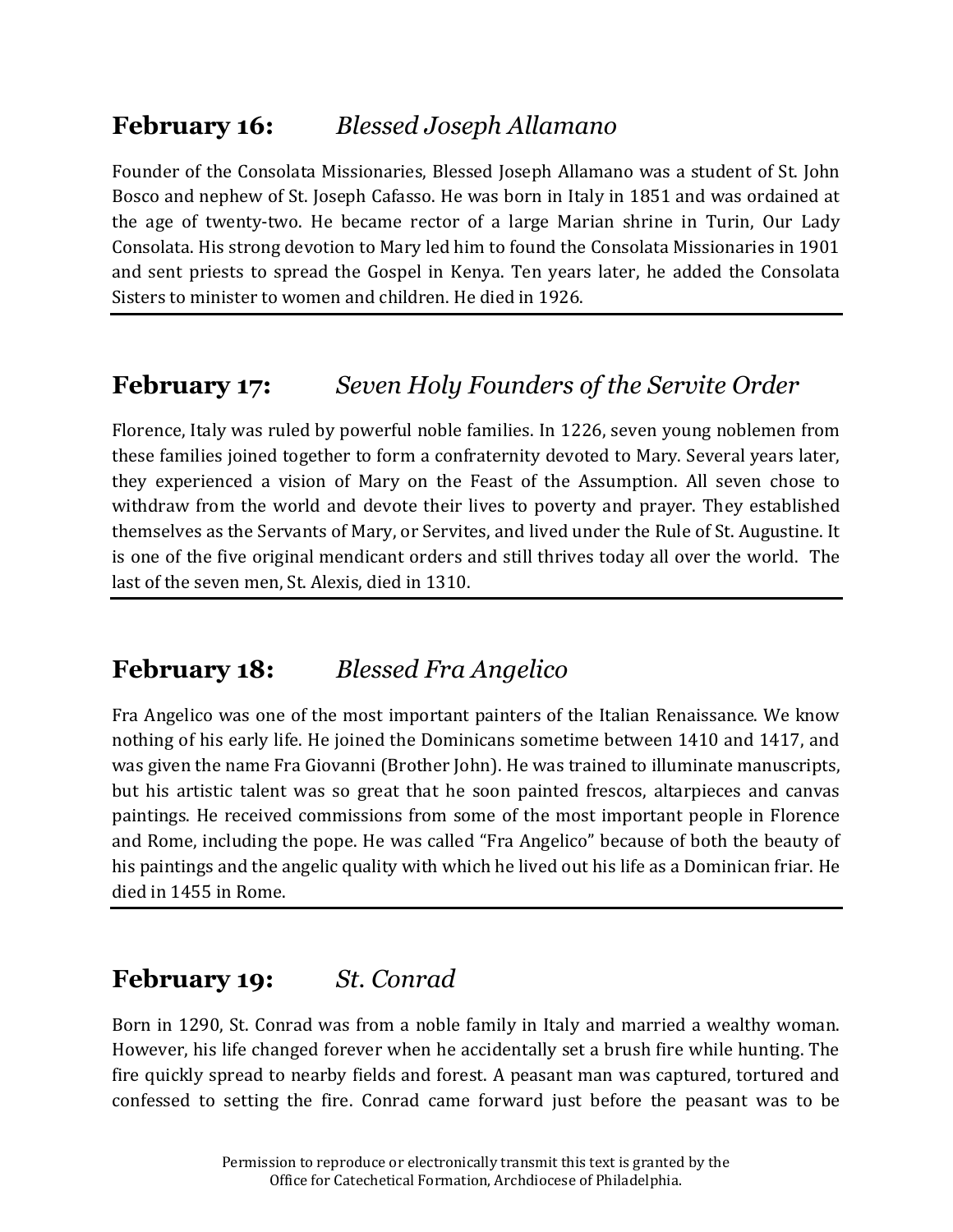executed. He sold all his wealth to pay for the damage and he and his wife separated to devote their lives to penance and prayer. St. Conrad became a Franciscan hermit and was widely known for his holiness. He died while praying in 1351.

#### **February 20:** *Blessed Francisco and Jacinta Marto*

Francisco and Jacinta Marto, together with their older cousin Lucia Santos, received several apparitions of the Blessed Virgin Mary in Fatima, Portual. Born in 1908 and 1910, they were tending sheep in 1917when they saw the Virgin Mary several times. She gave them messages for the world. The children suffered at the hands of the authorities, who did not believe them. They continued to pray and do penance in order to bring more souls to Jesus. They had a strong devotion to the Immaculate Heart of Mary. Francisco died in 1919 at age eleven from the Spanish flu. Jacinta died of the same illness in 1920 when she was nine. They were beatified in 2000 and Jacinta is the youngest non-martyr to be beatified. Today, Fatima is one of the most important Marian sites in the world.

#### **February 21:** *St. Peter Damian, Bishop and Doctor*

St. Peter Damian came from a large family living in Italy in the  $11<sup>th</sup>$  century. Orphaned at a young age, he suffered at the hands of an older brother, another bother named Damian took care of Peter and educated him. He added "Damian" to his name to thank him. A brilliant student, he was soon a respected professor. However, in 1035 entered a poor monastery. He spent years working to reform the monastic system, focusing on poverty, penance and prayer. After attending a synod in 1047, St. Peter Damian encouraged Pope Gregory VI to promote more reforms to prevent the clergy from becoming worldly. He went on to work with later popes to continue these reforms. He wrote many letters, sermons and books. He died in 1072 and was created a Doctor of the Church in 1828.

#### **February 22:** *Chair of St. Peter, Apostle*

The Feast of the Chair of St. Peter is a special day to celebrate the unity of the Church. St. Peter was placed at the head of the Church by Jesus Christ. The chair, or *cathedra*, that St. Peter used during his first services in Rome has long been venerated as a relic. Today, we still use the word *cathedra* to refer to the chair where the bishop sits during Mass. The church where the chair is placed is called a *cathedral*. This helps us to remember that the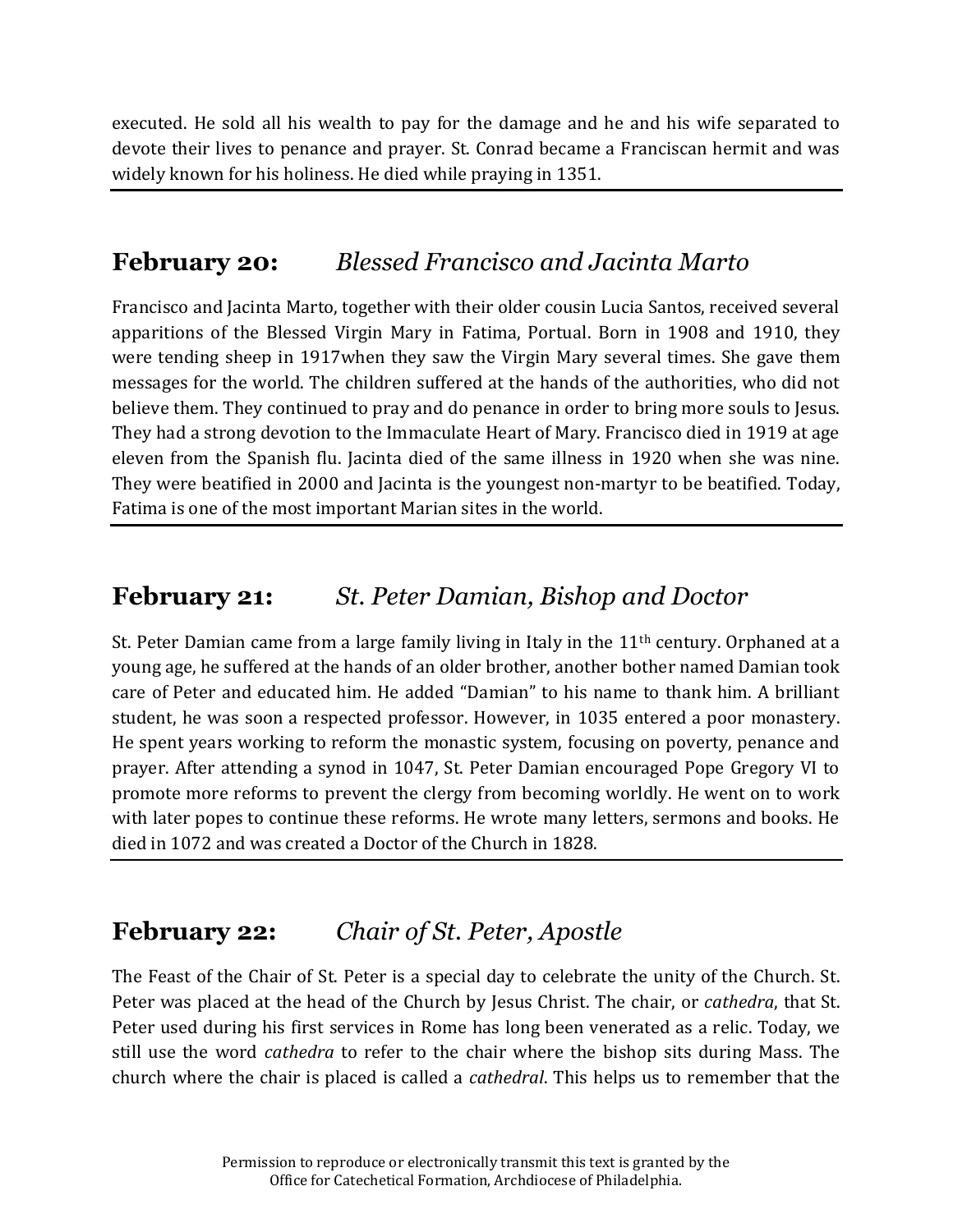pope and the bishops he appoints uphold an unbroken line of earthly authority from St. Peter to today.

#### **February 23:** *St. Polycarp, Bishop and Martyr*

Polycarp was an early Christian Bishop who lived during the 2<sup>nd</sup> century. He was born in 69 and is believed to have known many people who witnessed Christ's death and resurrection. He was converted to Christianity by St. John the Apostle, who consecrated him as Bishop of Smyrna. Polycarp wrote the *Letter to the Philippians*, which is one of the earliest surviving Christian texts. He is an important figure in the early Church because of his direction connections to some of the Apostles. He was martyred around 155. St. Irenaeus wrote a detailed account of what happened in *The Martyrdom of Polycarp*.

#### **February 24:** *St. John Theristus*

The word "theristus" means "harvester." St. John Theristus was a Benedictine monk, born in Italy in 1049. His mother had been captured by invaders and brought to the island of Sicily. There, she gave birth to her son John. As a child, John managed to escape their captors and return to Calabria, Italy. After he became a monk, he helped to miraculously harvest the local crops before they could be destroyed by a bad storm. This saved the local town from starvation. From then on, he was called Theristus. St. John Theristus died in 1129 of natural causes.

#### **February 25:** *St. Walburga*

Walburga, born in 710, came from a good English family and was educated in a convent. She eventually joined the nuns and stayed cloistered for twenty-six years. Then she left to travel to Germany with her brothers to help her uncle, St. Boniface, convert the pagan Franks. Her exceptional education allowed her to write an account of that time, as well as a biography of her brother, St. Willibald, who traveled throughout Palestine. It was uncommon for women to be able to read or write during that time, and St. Walburga is considered the first female author of England and Germany. She spent the rest of her life in a monastery in Germany and died in 779.